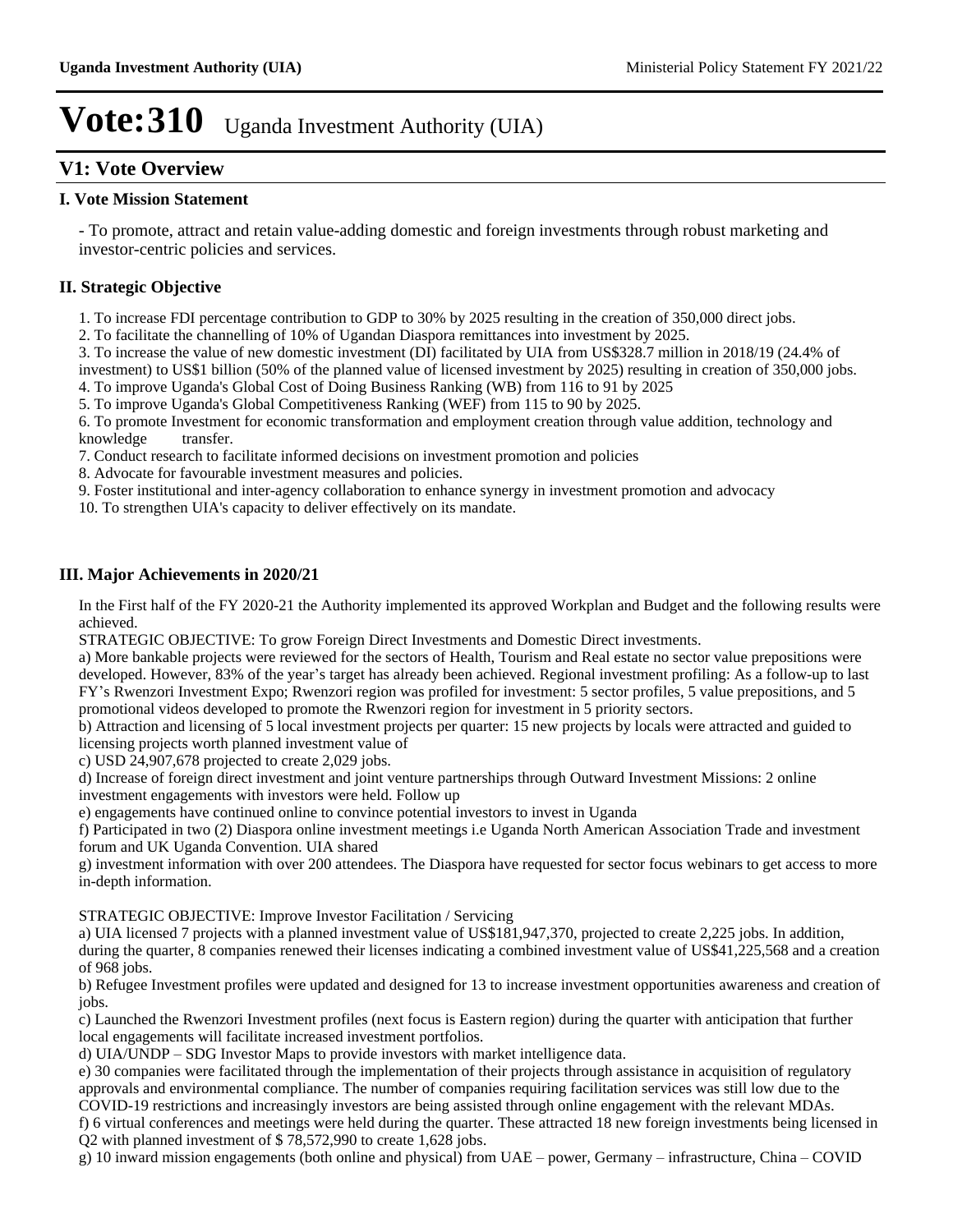testing kits, Malaysia - aquaponics, SA - Oil/gas, China - Industrial park, SA - Education, Japan - upcoming delegation/online engagement were facilitated during the quarter.

h) Two Diaspora Engagements were held as follows i) Uganda Diaspora Business Expo and Homecoming Event. The event was attended by 545 participants from ten locations. UIA is following up on the contacts to provide more investment information. Ugandan Diaspora Agri-food Investment E-Conference 2020. UIA recommended Ms. Lydia Nakayenze, MD of Once Planta Uganda Ltd was the 2nd Runner Up. Onca Planta is a USD 200,000 licensed investment.

i) UIA monitored 5 investment projects to establish the status of investment. The 12 projects had registered an actual investment value of US\$ 647,292,300 and created 3,925 jobs in various sectors, including: logistics, mining, dairy, real estate,

biotechnology, sugar processing and steel. Some of the challenges experienced by the investors included: the

j) introduction of import taxes, which increased the cost of doing business; grid failures for the investment in mini hydro power; timely acquisition of certification due to persistent standards/ quality failures. UIA is following on mitigation measures with the relevant MDAs.

k) UIA did not host any physical PIRT TWG meetings, however UIA assisted in the networking and organizing of relevant meetings for the TWG with required MDAs (both

l) digitally and physically): The organization of no meetings can also be explained by the focus of various members on the following up of the uptake of the recovery interventions

m) granted by GoU and the COVID-19 restrictions which were still in place.

n) Regional Investment Policy Advocacy: UIA participated in three regional meetings to develop and enhance the EAC private sector development strategy, harmonize EAC

o) investment policies and provide input into the EAC Investment Report for the FY 2020-21.

STRATEGIC OBJECTIVE: Implement Regional Focused Strategy for SME Development.

a) 1 Regional investment forum (15 2 Aftercare meetings held within the SOPS under Partnership arrangement

b) 2 DIC fact finding meetings held in lira, Soroti and Gulu

c) 20 women group leaders trained directly as trainers. 500 group members to be trained indirectly and will benefit from the program in Masaka and Soroti

d) 10 MSMEs were profiled in Acholi subregion

e) 2 Clusters of 26 SMEs engaged in the Cassava and Grains& Oil Seed Value Chains

f) 5 Youth Apprentices were Recruited and placed for workplace experience in the agribiz sector to work with the Cassava value chain farmers in the value chain of sanitizer manufacture.

STRATEGIC OBJECTIVE: Enhance the Development of a Network of Serviced IBPS In Uganda.

a. 10km of murram roads were opened at Kasese Industrial and Business Park with support from NAADS and OWC;

b. 7.5km of water network extended and distributed at Kasese Industrial Park with funding support from NAADS and Operation Wealth Creation.

c. Routine maintenance of 12.025km of Industrial Parks roads in Bweyogerere, Luzira and Soroti Industrial Parks were done. d. Survey instructions issued to 34 developers in Industrial Parks to enable them to process their lease titles and commence

physical development.

b) Provided inputs in the ESIA Management system, Livelihood Restoration and Biodiversity at KIBP

a. Secured right of way for planned infrastructure at KIBP

b. Advance payment paid to Lagan Group in preparation for commencement of infrastructure and utilities development at KIBP.

c. Developed a feasibility study for Kasese Industrial and Business Park with AKSA in preparation for financing for infrastructure development.

d. Settlement of Legal fees to 2 Law firms representing UIA in Land matters

e. 2 media events for Kampala Industrial and Business Park and other parks held and 1 shoot video of achievements produced (KIBP, Mbale and Soroti IBPs.

f. Made Court appearances to defend UIA in Masindi land case and KIBP Cotton Products case.

g. Mobilized the Contractors teams, equipment and other project requirements. Both the design and construction teams were fully acquired, all construction equipment were procured, project signages mounted around the park, an asphalt plant established, all attendant insurances were secured and a rock quarry established as well. Construction of the project camp site as well as establishing the Contractor's lab were both at 10%.

h. Completed all the project studies and plans. The project managed to commence; i) design base statement, ii) quality assurance plan, iii) the geo-technical studies, iv) the topographical and cadastral surveys, v) the hydrological surveys and drainage master plan, vi) the Environmental and Social Impact Management Plan, vii) the water consumption and demand surveys viii) review of the park's master plan and ix) the Economic Re-appraisal report x) conditions precedent to construction and xi) the marketing  $\&$ management strategy report at 20%.

STRATEGIC OBJECTIVE: Harness Strategic Investment Partnerships Towards Job Creation.

a) Two investment value prepositions done in conjunction with United Nations Conference on Trade and Development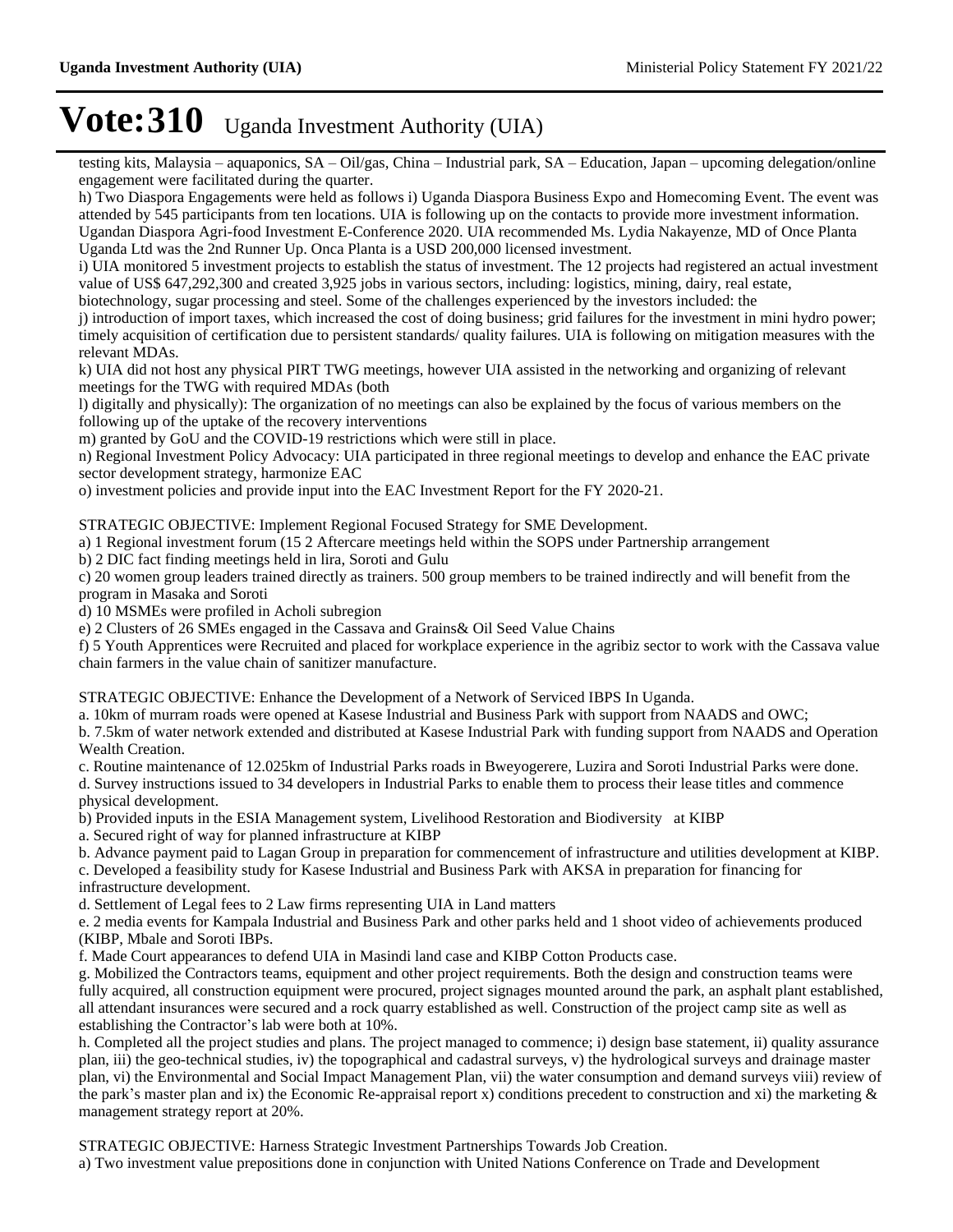(UNCTAD) and Cotton.

b) A practical guide for Doing Business in Uganda was developed, and is now marketed by the COMESA Regional Investment Agency.

c) In collaboration with DFID, two investment sector profiles were developed in Edible Oil and Pharmaceuticals.

d) The West Nile Investment Symposium was organized in partnership with Muni University and Operation Wealth creation where an MOU was signed.

e) Promotional video of Liao Shen Industrial Park produced and uploaded on UIA website and YouTube Completion of zero draft UIA Communications and Stakeholder

f) Engagement Strategy 2020/21 - 2024/25.

STRATEGIC OBJECTIVE: Effective Governance and Management Systems.

a. UIA policies, procedures during the quarter two by internal audit and the reports were submitted to the Office of the Internal Auditor general for compilation in the Main MDA

b) Report.

c) The Motor Vehicle policy for UIA was amended to incorporate the recommendation for the office of the Auditor general and letter submitted to Management for Discussion and approval during the just concluded Quarter.

d) Generated required information and appeared before the sector working group to defend the Industrial park project concept note for the replacement of the previous project with code 0994 that had exited PIP and we were cleared to profile stage by DC.

e) Ensured safe continuous work conditions and information flow during Covid-19 for all UIA Staff and external stakeholders at the Ones stop Centre.

## **IV. Medium Term Plans**

a) Dissemination and popularisation of the new investment code to support investments by SPVs

b) Generate evidence - based feasibility studies for bankable projects to support investment decisions

c) Development of investment clusters along the NDP III growth triangle/corridor for value addition

d) Profiling and interactive servicing of Youth and SMEs captured in the Database

e) Develop, operationalize, and upgrade interactive web-based information access through a one-stop investment and BDS **Centers** 

f) Promote business linkages between skills-based enterprises/MSMEs with established business firms

g) Increase the number of business service access at the One stop Centre

h) Establishment of a regional one-stop center for business registration and licensing & other services

i) Coordinating, promoting, and providing support for access to start-up capital opportunities (V&P equity and Support grants

j) Coordinate the continuous development, review and approval of bankable strategic investment projects.

k) Developing of national capacity for rapid development and appraisal of investment projects in national priority areas.

l) Support the identification and development of trade and industrial projects for marketing to the private sector along value chains preferred by government.

m) Undertake economic and commercial diplomacy activities involving promoting global awareness of Investment opportunities in Uganda.

n) Establish partnerships between developed manufacturing firms and upcoming or starts-up.

o) Establishment of adequate framework for a small and medium scale enterprises database

p) Develop and comprehensively service industrial parks in the key areas of Kasese, Namanve, Soroti and Luzira.

q) 5000 workspaces developed in 5 locations (KIBP, Mbarara, Mbale, Lira and Arua) over a five-year period; At 50% of the SME work spaces will be for women and youth.

r) Develop the Remaining 21 industrial business parks and ensure that infrastructure is functional to attract more investors in those areas

s) Open three regional One stop Centers to bring key business licensing services nearer to regional based client.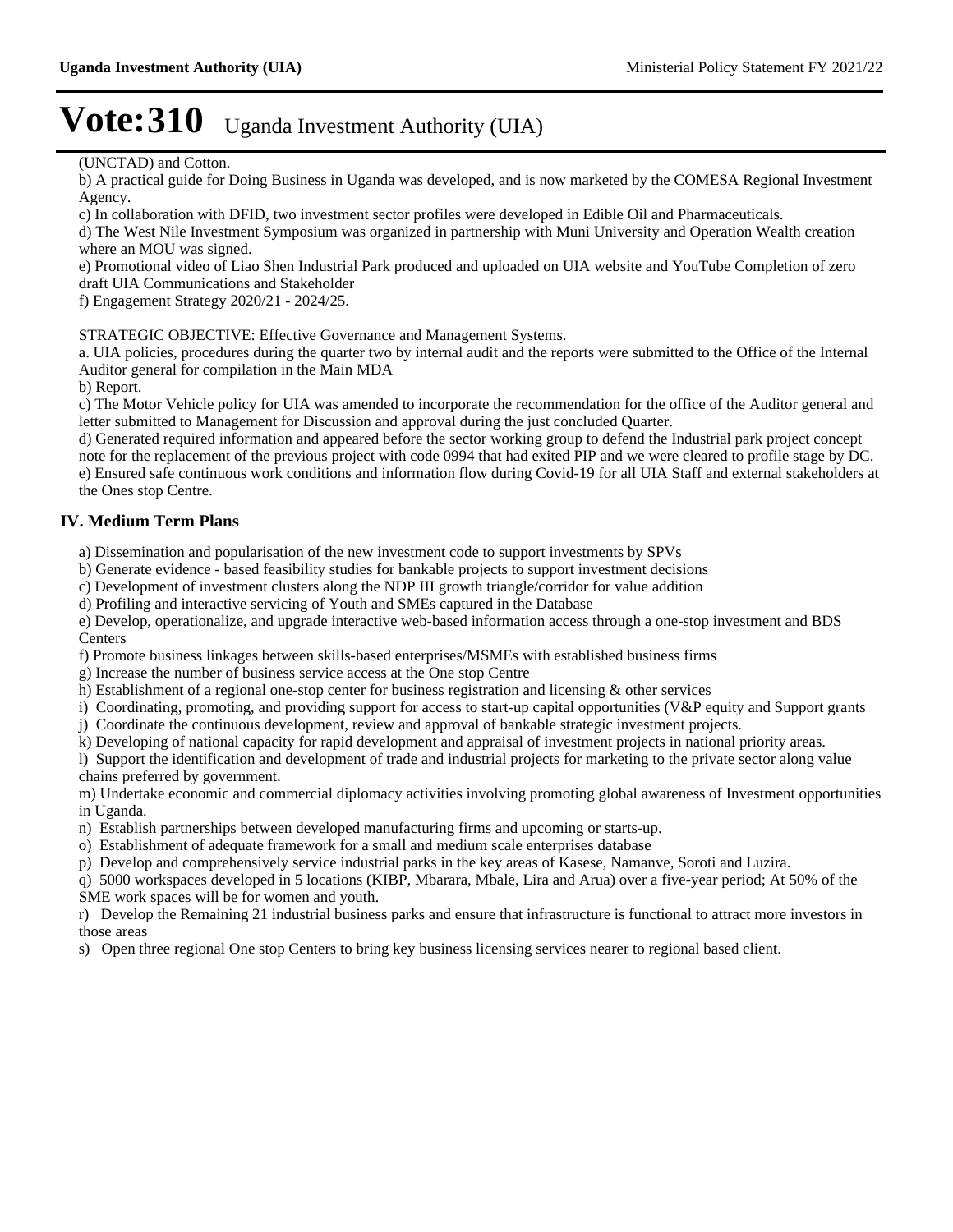## **V. Snapshot Of Medium Term Budget Allocations**

**Table 5.1: Overview of Vote Expenditures (UShs Billion)**

|                  |                                                      |                    |               | 2020/21                                   |         | <b>MTEF Budget Projections</b> |         |         |         |
|------------------|------------------------------------------------------|--------------------|---------------|-------------------------------------------|---------|--------------------------------|---------|---------|---------|
|                  |                                                      | 2019/20<br>Outturn | <b>Budget</b> | <b>Approved Expenditure</b><br>by End Dec | 2021/22 | 2022/23                        | 2023/24 | 2024/25 | 2025/26 |
| <b>Recurrent</b> | Wage                                                 | 4.084              | 4.203         | 2.027                                     | 6.833   | 7.174                          | 7.174   | 7.174   | 7.174   |
|                  | Non Wage                                             | 6.684              | 11.220        | 2.742                                     | 10.329  | 10.329                         | 10.329  | 10.329  | 10.329  |
| Devt.            | GoU                                                  | 0.436              | 3.906         | 0.214                                     | 3.906   | 3.906                          | 3.906   | 3.906   | 3.906   |
|                  | Ext. Fin.                                            | 0.000              | 155.552       | 0.000                                     | 45.254  | 74.689                         | 131.538 | 0.000   | 0.000   |
|                  | <b>GoU</b> Total                                     | 11.204             | 19.329        | 4.982                                     | 21.068  | 21.409                         | 21.409  | 21.409  | 21.409  |
|                  | <b>Total GoU+Ext Fin (MTEF)</b>                      | 11.204             | 174.882       | 4.982                                     | 66.321  | 96.098                         | 152.947 | 21.409  | 21.409  |
|                  | Arrears                                              | 0.000              | 0.022         | 0.000                                     | 2.107   | 0.000                          | 0.000   | 0.000   | 0.000   |
|                  | <b>Total Budget</b>                                  | 11.204             | 174.904       | 4.982                                     | 68.428  | 96.098                         | 152.947 | 21.409  | 21.409  |
|                  | <b>A.I.A Total</b>                                   | 0.000              | 0.000         | 0.000                                     | 0.000   | 0.000                          | 0.000   | 0.000   | 0.000   |
|                  | <b>Grand Total</b>                                   | 11.204             | 174.904       | 4.982                                     | 68.428  | 96.098                         | 152.947 | 21.409  | 21.409  |
|                  | <b>Total Vote Budget</b><br><b>Excluding Arrears</b> | 11.204             | 174.882       | 4.982                                     | 66.321  | 96.098                         | 152.947 | 21.409  | 21.409  |

### **Table 5.2: Budget Allocation by Programme (UShs Billion)**

|                                   | 2021/22 Draft Estimates |          |              |  |  |
|-----------------------------------|-------------------------|----------|--------------|--|--|
| <b>Billion Uganda Shillings</b>   | GoU                     | Ext. Fin | <b>Total</b> |  |  |
| <b>Private Sector Development</b> | 21.068                  | 45,254   | 66.321       |  |  |
| <b>Grand Total:</b>               | 23,174                  | 45,254   | 68.428       |  |  |
| <b>Total excluding Arrears</b>    | 21.068                  | 45,254   | 66.321       |  |  |

### **VI. Budget By Economic Clasification**

**Table V6.1 2020/21 and 2021/22 Budget Allocations by Item**

|                                       | 2020/21 Approved Budget |          |            |              | 2021/22 Draft Estimates |          |              |
|---------------------------------------|-------------------------|----------|------------|--------------|-------------------------|----------|--------------|
| Billion Uganda Shillings              | GoU                     | Ext. Fin | <b>AIA</b> | <b>Total</b> | GoU                     | Ext. Fin | <b>Total</b> |
| <b>Output Class: Outputs Provided</b> | 15.424                  | 81.500   | 0.000      | 96.924       | 17.162                  | 45.254   | 62.415       |
| 211 Wages and Salaries                | 4.791                   | 0.000    | 0.000      | 4.791        | 7.558                   | 0.000    | 7.558        |
| 212 Social Contributions              | 0.405                   | 0.000    | 0.000      | 0.405        | 0.664                   | 0.000    | 0.664        |
| 213 Other Employee Costs              | 1.051                   | 0.000    | 0.000      | 1.051        | 1.649                   | 0.000    | 1.649        |
| 221 General Expenses                  | 2.032                   | 0.000    | 0.000      | 2.032        | 1.413                   | 0.000    | 1.413        |
| 222 Communications                    | 0.554                   | 0.000    | 0.000      | 0.554        | 0.539                   | 0.000    | 0.539        |
| 223 Utility and Property Expenses     | 1.690                   | 0.000    | 0.000      | 1.690        | 1.144                   | 0.000    | 1.144        |
| 224 Supplies and Services             | 0.000                   | 0.000    | 0.000      | 0.000        | 0.022                   | 0.000    | 0.022        |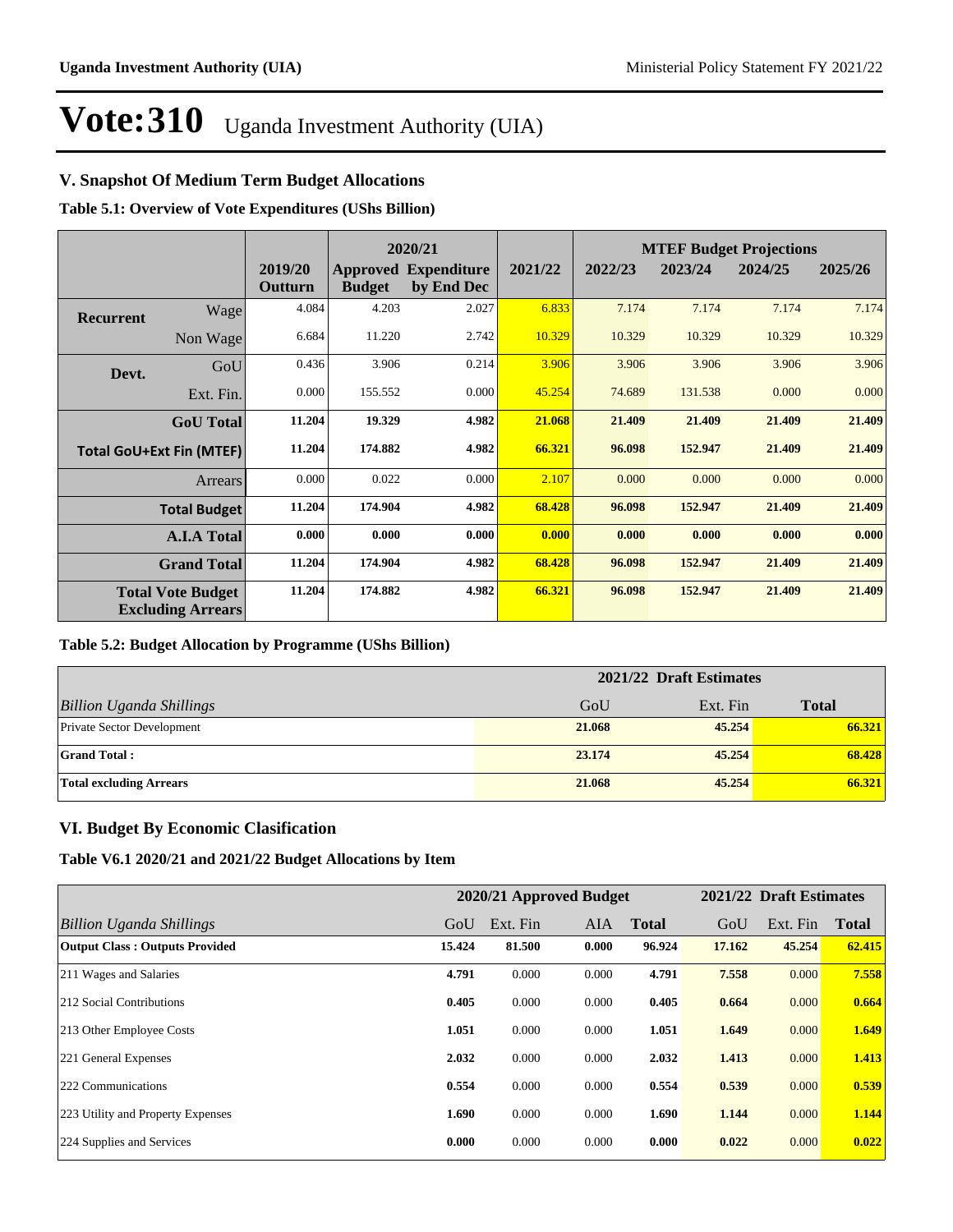| 225 Professional Services                 | 2.796  | 0.000   | 0.000 | 2.796   | 2.840  | 0.000  | 2.840  |
|-------------------------------------------|--------|---------|-------|---------|--------|--------|--------|
| 226 Insurances and Licenses               | 0.398  | 0.000   | 0.000 | 0.398   | 0.145  | 0.000  | 0.145  |
| 227 Travel and Transport                  | 1.194  | 0.000   | 0.000 | 1.194   | 0.598  | 0.000  | 0.598  |
| 228 Maintenance                           | 0.512  | 0.000   | 0.000 | 0.512   | 0.589  | 0.000  | 0.589  |
| 281 Property expenses other than interest | 0.000  | 81.500  | 0.000 | 81.500  | 0.000  | 45.254 | 45.254 |
| <b>Output Class: Capital Purchases</b>    | 3.906  | 74.052  | 0.000 | 77.958  | 3.906  | 0.000  | 3.906  |
| 311 NON-PRODUCED ASSETS                   | 0.120  | 0.000   | 0.000 | 0.120   | 0.120  | 0.000  | 0.120  |
| <b>312 FIXED ASSETS</b>                   | 3.786  | 74.052  | 0.000 | 77.838  | 3.786  | 0.000  | 3.786  |
| <b>Output Class: Arrears</b>              | 0.022  | 0.000   | 0.000 | 0.022   | 2.107  | 0.000  | 2.107  |
| 321 DOMESTIC                              | 0.022  | 0.000   | 0.000 | 0.022   | 2.107  | 0.000  | 2.107  |
| <b>Grand Total:</b>                       | 19.352 | 155.552 | 0.000 | 174.904 | 23.174 | 45.254 | 68.428 |
| <b>Total excluding Arrears</b>            | 19.329 | 155.552 | 0.000 | 174.882 | 21.068 | 45.254 | 66.321 |

## VII. Budget By Sub-Subprogramme, Department And Project

### **Table V7.1: Past Expenditure Outturns and Medium Term Projections by Sub-SubProgramme,Department and Project**

| Billion Uganda shillings                                 |                                     | FY 2020/21                       |                                   | <b>Medium Term Projections</b>              |         |         |         |         |
|----------------------------------------------------------|-------------------------------------|----------------------------------|-----------------------------------|---------------------------------------------|---------|---------|---------|---------|
|                                                          | <b>FY 2019/20</b><br><b>Outturn</b> | <b>Approved</b><br><b>Budget</b> | <b>Spent By</b><br><b>End Dec</b> | 2021-22<br><b>Proposed</b><br><b>Budget</b> | 2022-23 | 2023-24 | 2024-25 | 2025-26 |
| 12 General Administration and<br><b>Support Services</b> | 7.914                               | 168.872                          | 4.009                             | 63.868                                      | 91.538  | 148.387 | 16.849  | 16.849  |
| 01 Administration and Support Services                   | 7.478                               | 9.411                            | 3.796                             | 14.436                                      | 12.943  | 12.943  | 12.943  | 12.943  |
| 0994 Development of Industrial Parks                     | 0.436                               | 155.552                          | 0.000                             | 45.526                                      | 74.689  | 131.538 | 0.000   | 0.000   |
| 1624 Retooling of Uganda Investment<br>Authority         | 0.000                               | 3.909                            | 0.214                             | 3.906                                       | 3.906   | 3.906   | 3.906   | 3.906   |
| 20 Investment Promotion and<br>Facilitation              | 3.291                               | 6.032                            | 0.973                             | 4.560                                       | 4.560   | 4.560   | 4.560   | 4.560   |
| 02 Investment Promotion                                  | 0.266                               | 0.329                            | 0.065                             | 0.513                                       | 0.513   | 0.513   | 0.513   | 0.513   |
| 03 Investment Facilitation                               | 0.240                               | 0.346                            | 0.073                             | 0.333                                       | 0.333   | 0.333   | 0.333   | 0.333   |
| 04 One Stop Centre                                       | 1.940                               | 4.161                            | 0.587                             | 2.423                                       | 2.423   | 2.423   | 2.423   | 2.423   |
| 05 Small and Medium Size Enterprises                     | 0.422                               | 0.506                            | 0.065                             | 0.600                                       | 0.600   | 0.600   | 0.600   | 0.600   |
| 06 Industrial park facilitation services                 | 0.422                               | 0.690                            | 0.182                             | 0.691                                       | 0.691   | 0.691   | 0.691   | 0.691   |
| <b>Total for the Vote</b>                                | 11.204                              | 174.904                          | 4.982                             | 68.428                                      | 96.098  | 152.947 | 21.409  | 21.409  |
| <b>Total Excluding Arrears</b>                           | 11.204                              | 174.882                          | 4.982                             | 66.321                                      | 96.098  | 152.947 | 21.409  | 21.409  |

### **VIII. Sub-SubProgramme Performance and Medium Term Plans**

### **Table V8.1: Sub-SubProgramme Outcome and Outcome Indicators**

**Sub-SubProgramme :** 12 General Administration and Support Services

**Objective :** - To strengthen UIA's capacity to deliver effectively on its mandate.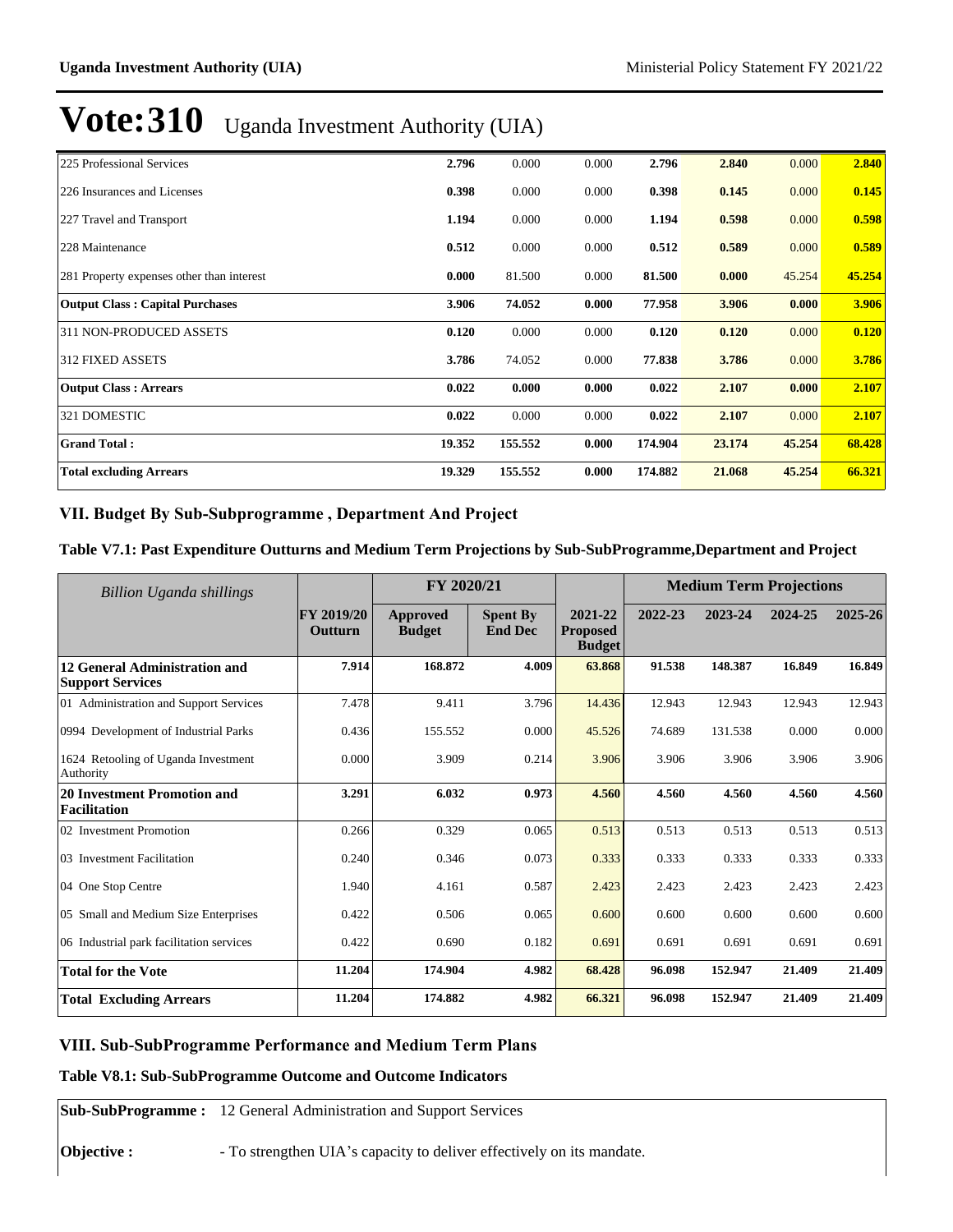| <b>Responsible Officer:</b>                                                                                                                                                                                                                                                                                                                                                                                                                                                                                                                                                                                                                                                                                                                                                                                                                                                                                                                                                                                                                                                                                | Mr. Lawrence Byensi                                                                   |                 |                  |                            |            |                    |  |  |  |
|------------------------------------------------------------------------------------------------------------------------------------------------------------------------------------------------------------------------------------------------------------------------------------------------------------------------------------------------------------------------------------------------------------------------------------------------------------------------------------------------------------------------------------------------------------------------------------------------------------------------------------------------------------------------------------------------------------------------------------------------------------------------------------------------------------------------------------------------------------------------------------------------------------------------------------------------------------------------------------------------------------------------------------------------------------------------------------------------------------|---------------------------------------------------------------------------------------|-----------------|------------------|----------------------------|------------|--------------------|--|--|--|
| <b>Outcome:</b>                                                                                                                                                                                                                                                                                                                                                                                                                                                                                                                                                                                                                                                                                                                                                                                                                                                                                                                                                                                                                                                                                            | Effective governance and management systems of Uganda Investment Authority            |                 |                  |                            |            |                    |  |  |  |
| 1. Sustainable Macroeconomic Stability                                                                                                                                                                                                                                                                                                                                                                                                                                                                                                                                                                                                                                                                                                                                                                                                                                                                                                                                                                                                                                                                     |                                                                                       |                 |                  |                            |            |                    |  |  |  |
|                                                                                                                                                                                                                                                                                                                                                                                                                                                                                                                                                                                                                                                                                                                                                                                                                                                                                                                                                                                                                                                                                                            |                                                                                       |                 |                  |                            |            |                    |  |  |  |
|                                                                                                                                                                                                                                                                                                                                                                                                                                                                                                                                                                                                                                                                                                                                                                                                                                                                                                                                                                                                                                                                                                            | <b>Outcome Indicators</b>                                                             |                 |                  | 2021/22                    | 2022/23    | 2023/24            |  |  |  |
|                                                                                                                                                                                                                                                                                                                                                                                                                                                                                                                                                                                                                                                                                                                                                                                                                                                                                                                                                                                                                                                                                                            |                                                                                       | <b>Baseline</b> | <b>Base year</b> | <b>Target</b>              | Projection | Projection         |  |  |  |
| • Annual External Auditor General rating of the Authority                                                                                                                                                                                                                                                                                                                                                                                                                                                                                                                                                                                                                                                                                                                                                                                                                                                                                                                                                                                                                                                  |                                                                                       | 100%            | 2019             | 100%                       | 100%       | 100%               |  |  |  |
|                                                                                                                                                                                                                                                                                                                                                                                                                                                                                                                                                                                                                                                                                                                                                                                                                                                                                                                                                                                                                                                                                                            | • Level of Compliance of the Authority's planning and Budgeting instruments to NDPIII | 75%             | 2019             | 75%                        | 75%        | 75%                |  |  |  |
|                                                                                                                                                                                                                                                                                                                                                                                                                                                                                                                                                                                                                                                                                                                                                                                                                                                                                                                                                                                                                                                                                                            | • Level of compliance of the Authority to budgeting for cross-cutting issues          | 75%             | 2019             | 75%                        | 75%        | 75%                |  |  |  |
|                                                                                                                                                                                                                                                                                                                                                                                                                                                                                                                                                                                                                                                                                                                                                                                                                                                                                                                                                                                                                                                                                                            | <b>Department: 01 Administration and Support Services</b>                             |                 |                  |                            |            |                    |  |  |  |
|                                                                                                                                                                                                                                                                                                                                                                                                                                                                                                                                                                                                                                                                                                                                                                                                                                                                                                                                                                                                                                                                                                            | <b>Budget Output: 02 Office of the Executive Director</b>                             |                 |                  |                            |            |                    |  |  |  |
|                                                                                                                                                                                                                                                                                                                                                                                                                                                                                                                                                                                                                                                                                                                                                                                                                                                                                                                                                                                                                                                                                                            | Number of investment abstracts and policy briefs prepared                             |                 |                  | $\overline{\bf{4}}$        | 4          |                    |  |  |  |
| Number of public relations initiatives                                                                                                                                                                                                                                                                                                                                                                                                                                                                                                                                                                                                                                                                                                                                                                                                                                                                                                                                                                                                                                                                     |                                                                                       |                 |                  | 10                         | 10         | 10                 |  |  |  |
| Internal Audit reports submitted as per PFMA (2015)                                                                                                                                                                                                                                                                                                                                                                                                                                                                                                                                                                                                                                                                                                                                                                                                                                                                                                                                                                                                                                                        |                                                                                       |                 |                  |                            | 4          | $\overline{\bf 4}$ |  |  |  |
|                                                                                                                                                                                                                                                                                                                                                                                                                                                                                                                                                                                                                                                                                                                                                                                                                                                                                                                                                                                                                                                                                                            | <b>Budget Output: 03 Finance and Administration</b>                                   |                 |                  |                            |            |                    |  |  |  |
|                                                                                                                                                                                                                                                                                                                                                                                                                                                                                                                                                                                                                                                                                                                                                                                                                                                                                                                                                                                                                                                                                                            | Financial and Budget performance reports submitted as per PFMA (2015)                 |                 |                  | <b>10</b>                  | 10         | 10                 |  |  |  |
|                                                                                                                                                                                                                                                                                                                                                                                                                                                                                                                                                                                                                                                                                                                                                                                                                                                                                                                                                                                                                                                                                                            | Number of staff training and motivation programmes implemented                        |                 |                  | <b>10</b>                  | 10         | 10                 |  |  |  |
|                                                                                                                                                                                                                                                                                                                                                                                                                                                                                                                                                                                                                                                                                                                                                                                                                                                                                                                                                                                                                                                                                                            | Level of compliance to budgeting for cross-cutting issues                             |                 |                  | 70%                        | 70%        | 70%                |  |  |  |
|                                                                                                                                                                                                                                                                                                                                                                                                                                                                                                                                                                                                                                                                                                                                                                                                                                                                                                                                                                                                                                                                                                            | <b>Sub-SubProgramme:</b> 20 Investment Promotion and Facilitation                     |                 |                  |                            |            |                    |  |  |  |
| Objective:<br>a) To increase FDI percentage contribution to GDP to 30% by 2025 resulting in the creation of 350,000<br>direct jobs.<br>b) To facilitate the channeling of 10% of Ugandan Diaspora remittances into investment by 2025.<br>c) To increase the value of new domestic investment (DI) facilitated by UIA from US\$328.7 million in<br>2018/19 (24.4% of investment) to US\$1 billion (50% of the planned value of licensed investment by<br>2025) resulting in creation of 350,000 jobs.<br>d) To improve Uganda's Global Cost of Doing Business Ranking (WB) from 116 to 91 by 2025<br>e) To improve Uganda's Global Competitiveness Ranking (WEF) from 115 to 90 by 2025.<br>f) To promote Investment for economic transformation and employment creation through value addition,<br>technology and knowledge transfer. g) Conduct research to facilitate informed decisions on investment<br>promotion and policies<br>h) Advocate for favorable investment measures and policies<br>i) Foster institutional and inter-agency collaboration to enhance synergy in investment promotion and |                                                                                       |                 |                  |                            |            |                    |  |  |  |
| <b>Responsible Officer:</b>                                                                                                                                                                                                                                                                                                                                                                                                                                                                                                                                                                                                                                                                                                                                                                                                                                                                                                                                                                                                                                                                                | Mr. Lawrence Byensi                                                                   |                 |                  |                            |            |                    |  |  |  |
| <b>Outcome:</b>                                                                                                                                                                                                                                                                                                                                                                                                                                                                                                                                                                                                                                                                                                                                                                                                                                                                                                                                                                                                                                                                                            | Conducive Investment climate                                                          |                 |                  |                            |            |                    |  |  |  |
| 1. Sustainable Macroeconomic Stability                                                                                                                                                                                                                                                                                                                                                                                                                                                                                                                                                                                                                                                                                                                                                                                                                                                                                                                                                                                                                                                                     |                                                                                       |                 |                  |                            |            |                    |  |  |  |
|                                                                                                                                                                                                                                                                                                                                                                                                                                                                                                                                                                                                                                                                                                                                                                                                                                                                                                                                                                                                                                                                                                            |                                                                                       |                 |                  | <b>Performance Targets</b> |            |                    |  |  |  |
|                                                                                                                                                                                                                                                                                                                                                                                                                                                                                                                                                                                                                                                                                                                                                                                                                                                                                                                                                                                                                                                                                                            | <b>Outcome Indicators</b>                                                             |                 |                  | 2021/22                    | 2022/23    | 2023/24            |  |  |  |
|                                                                                                                                                                                                                                                                                                                                                                                                                                                                                                                                                                                                                                                                                                                                                                                                                                                                                                                                                                                                                                                                                                            |                                                                                       | <b>Baseline</b> | <b>Base year</b> | <b>Target</b>              | Projection | Projection         |  |  |  |
|                                                                                                                                                                                                                                                                                                                                                                                                                                                                                                                                                                                                                                                                                                                                                                                                                                                                                                                                                                                                                                                                                                            |                                                                                       |                 |                  |                            |            |                    |  |  |  |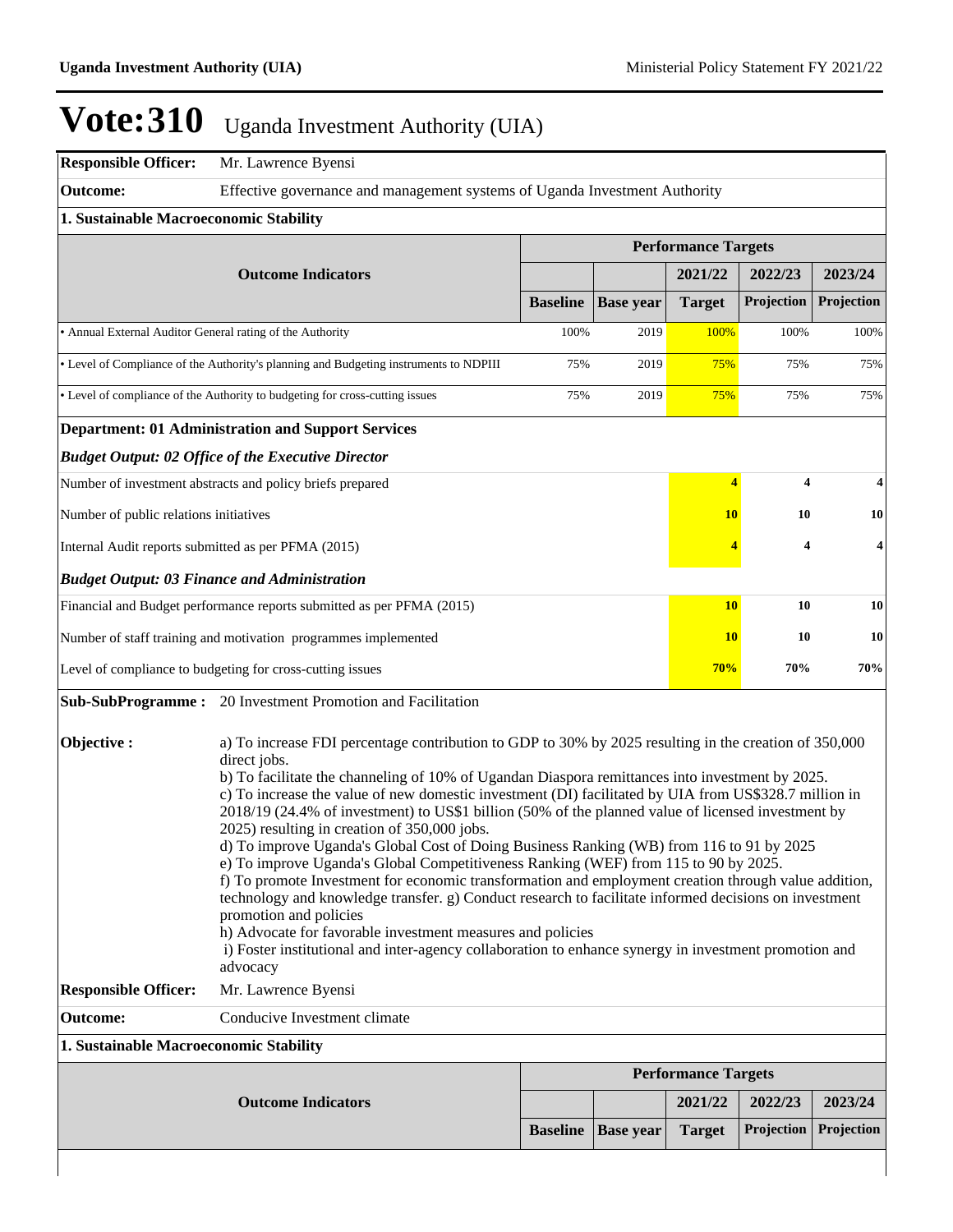| • % growth in jobs generated                                                                    | 20%         | 2018 | 20%            | 20%              | 20%              |  |  |
|-------------------------------------------------------------------------------------------------|-------------|------|----------------|------------------|------------------|--|--|
| • % of fully serviced and operational industrial parks                                          | 20%         | 2019 | 20%            | 20%              | 20%              |  |  |
| • % growth in License Investments                                                               | 2019<br>20% |      |                |                  |                  |  |  |
| • % growth in direct domestic investment                                                        | 10%         | 2019 | 10%            | 10%              | 10%              |  |  |
| <b>Department: 02 Investment Promotion</b>                                                      |             |      |                |                  |                  |  |  |
| <b>Budget Output: 01 Investment Promotion Services</b>                                          |             |      |                |                  |                  |  |  |
| Number of investment missions arranged                                                          |             |      | 3              | 3                | 3                |  |  |
| Number of inward missions facilitated                                                           |             |      | <b>12</b>      | 15               | 15               |  |  |
| Number of regional investment profiles developed                                                |             |      | $\overline{2}$ | $\overline{2}$   | $\boldsymbol{2}$ |  |  |
| <b>Department: 03 Investment Facilitation</b>                                                   |             |      |                |                  |                  |  |  |
| <b>Budget Output: 02 Investment Facilitation Services</b>                                       |             |      |                |                  |                  |  |  |
| No. of projects Licensed                                                                        |             |      | 300            | 300              | 300              |  |  |
| No. of projects facilitated/Aftercare Services                                                  |             |      | <b>200</b>     | <b>200</b>       | 200              |  |  |
| No of Projects Monitored                                                                        |             |      | 20             | 20               | 24               |  |  |
| Number of Industrial Park works inspections conducted                                           |             |      | 3              | 3                | 3                |  |  |
| Number of Industrial Park offices and work spaces maintained                                    |             |      | 15             | 15               | 15               |  |  |
| Kilometer of roads maintained                                                                   |             |      | 12             | 12               | 12               |  |  |
| <b>Department: 04 One Stop Centre</b>                                                           |             |      |                |                  |                  |  |  |
| <b>Budget Output: 03 Supervision of the One Stop Centre Agencies</b>                            |             |      |                |                  |                  |  |  |
| No. of Collaborating agencies at the OSC that offer business and investment related services    |             |      | <b>16</b>      | 17               | 18               |  |  |
| No. of business and investment related services accessible online by clients on the eBiz portal |             |      | <b>10</b>      | 12               | 13               |  |  |
| No. of business services that show improvement in service level commitments                     |             |      | 3              | 3                | 3                |  |  |
| <b>Department: 05 Small and Medium Size Enterprises</b>                                         |             |      |                |                  |                  |  |  |
| <b>Budget Output: 05 SME Facilitation Services</b>                                              |             |      |                |                  |                  |  |  |
| Number of regional investment forums to facilitate SMEs held                                    |             |      | 4              | 4                | 4                |  |  |
| Number of Value addition clusters formed and monitored                                          |             |      |                | 4                | 4                |  |  |
| Number of Entrepreneurship training programs held                                               |             |      | 8              | 8                | 8                |  |  |
| Department: 06 Industrial park facilitation services                                            |             |      |                |                  |                  |  |  |
| <b>Budget Output: 02 Investment Facilitation Services</b>                                       |             |      |                |                  |                  |  |  |
| No. of projects Licensed                                                                        |             |      | 300            | 300              | 300              |  |  |
| No. of projects facilitated/Aftercare Services                                                  | 350         | 350  | 350            |                  |                  |  |  |
| No of Projects Monitored                                                                        | 540         | 540  | 540            |                  |                  |  |  |
| Number of Industrial Park works inspections conducted                                           |             |      | 5              | 5                | 5                |  |  |
|                                                                                                 |             |      | $\overline{2}$ | $\boldsymbol{2}$ | $\mathbf{2}$     |  |  |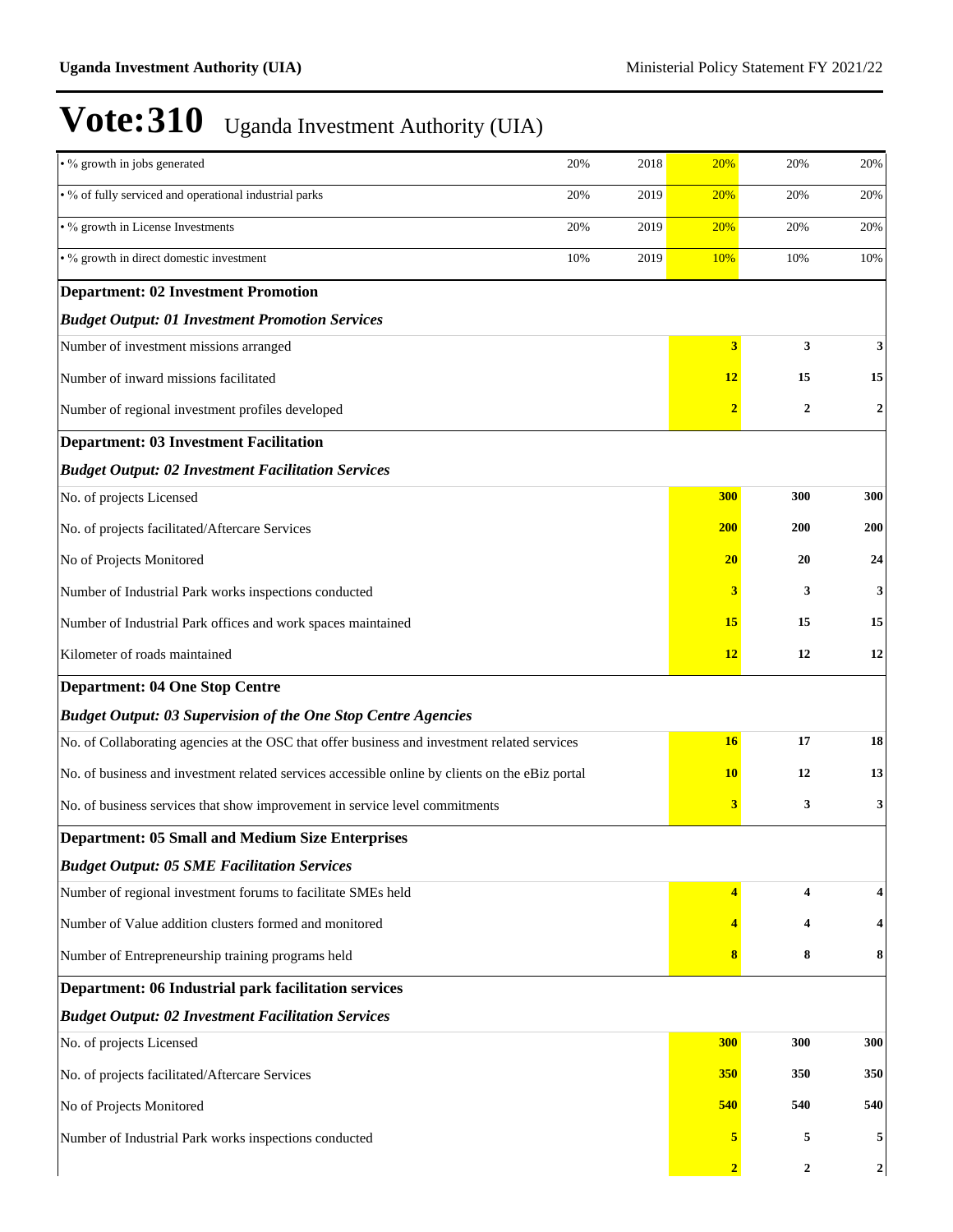Number of Industrial Park offices and work spaces maintained

Kilometer of roads maintained **13 13 13 13 13 13** 

### **IX. Major Capital Investments And Changes In Resource Allocation**

#### **Table 9.1: Major Capital Investment (Capital Purchases outputs over 0.5Billion)**

| FY 2020/21                                                                                                                                  | FY 2021/22                                                          |                                                                                                                                                                                                                                             |                                                                                                                                                                                                                                                               |  |  |  |  |  |  |  |
|---------------------------------------------------------------------------------------------------------------------------------------------|---------------------------------------------------------------------|---------------------------------------------------------------------------------------------------------------------------------------------------------------------------------------------------------------------------------------------|---------------------------------------------------------------------------------------------------------------------------------------------------------------------------------------------------------------------------------------------------------------|--|--|--|--|--|--|--|
| <b>Appr. Budget and Planned Outputs</b>                                                                                                     |                                                                     | <b>Expenditures and Achievements by</b><br>end Dec                                                                                                                                                                                          | <b>Proposed Budget and Planned</b><br><b>Outputs</b>                                                                                                                                                                                                          |  |  |  |  |  |  |  |
| Vote 310 Uganda Investment Authority (UIA)                                                                                                  |                                                                     |                                                                                                                                                                                                                                             |                                                                                                                                                                                                                                                               |  |  |  |  |  |  |  |
|                                                                                                                                             | Sub-SubProgramme: 14 12 General Administration and Support Services |                                                                                                                                                                                                                                             |                                                                                                                                                                                                                                                               |  |  |  |  |  |  |  |
| Development Project : 1624 Retooling of Uganda Investment Authority                                                                         |                                                                     |                                                                                                                                                                                                                                             |                                                                                                                                                                                                                                                               |  |  |  |  |  |  |  |
| <b>Budget Output: 14 12 72 Government Buildings and Administrative Infrastructure</b>                                                       |                                                                     |                                                                                                                                                                                                                                             |                                                                                                                                                                                                                                                               |  |  |  |  |  |  |  |
| Repair of leaking roof, replacement of defective aluminium<br>windows and doors<br>Procurement of Service provide for Building Maintenance. |                                                                     | • Procurement of the service provider to<br>undertake Repair of leaking roof, replacement<br>of defective aluminum windows and doors with<br>maintenance of the office Building was<br>ongoing as at end of Q2                              | - Road opened and graveled in Soroti Industrial<br>park<br>- Boundary survey and Installation of border<br>markers in Industrial Parks and Agricultural Lands<br>- Purchase 1 Building to house Regional One Stop<br><b>Centre in Earmarked Regions of Ar</b> |  |  |  |  |  |  |  |
| <b>Total Output Cost(Ushs Thousand)</b>                                                                                                     | 316,209                                                             | 45,348                                                                                                                                                                                                                                      | 2,466,329                                                                                                                                                                                                                                                     |  |  |  |  |  |  |  |
| Gou Dev't:                                                                                                                                  | 316,209                                                             | 45,348                                                                                                                                                                                                                                      | 2,466,329                                                                                                                                                                                                                                                     |  |  |  |  |  |  |  |
| Ext Fin:                                                                                                                                    | $\overline{0}$                                                      | $\theta$                                                                                                                                                                                                                                    | $\Omega$                                                                                                                                                                                                                                                      |  |  |  |  |  |  |  |
| A.I.A.                                                                                                                                      | $\overline{0}$                                                      | $\theta$                                                                                                                                                                                                                                    | $\Omega$                                                                                                                                                                                                                                                      |  |  |  |  |  |  |  |
| Budget Output: 14 12 78 Purchase of Office & Residential Furniture & Fittings                                                               |                                                                     |                                                                                                                                                                                                                                             |                                                                                                                                                                                                                                                               |  |  |  |  |  |  |  |
| 3 Chairs and 5 tables Procured.<br>20 Bolted metal shelves for Records center.<br>3 cabinets and plastic shelving procured                  |                                                                     | • Three chairs for Chief Internal Auditor and<br>DDG office were Procured.<br>• Two Bolted Metal shelves were procured for<br>DDG office<br>• 3 cabinets and plastic shelving procured<br>• Microwave for the second floor was<br>purchased | - Purchase and Replacement of broken OSC<br>Furniture at HQ and purchase of new LOT<br>furniture for new Regional OSC building.<br>- Purchase Office Furniture for the New UIA<br>office at Kololo                                                            |  |  |  |  |  |  |  |
| <b>Total Output Cost(Ushs Thousand)</b>                                                                                                     | 1,932,400                                                           | 0                                                                                                                                                                                                                                           | 520,000                                                                                                                                                                                                                                                       |  |  |  |  |  |  |  |
| Gou Dev't:                                                                                                                                  | 1,932,400                                                           | $\Omega$                                                                                                                                                                                                                                    | 520,000                                                                                                                                                                                                                                                       |  |  |  |  |  |  |  |
| Ext Fin:                                                                                                                                    | $\theta$                                                            | $\theta$                                                                                                                                                                                                                                    | $\Omega$                                                                                                                                                                                                                                                      |  |  |  |  |  |  |  |
| A.I.A.                                                                                                                                      | $\overline{0}$                                                      | $\theta$                                                                                                                                                                                                                                    | $\overline{0}$                                                                                                                                                                                                                                                |  |  |  |  |  |  |  |

### **X. Vote Challenges and Plans To Improve Performance**

#### **Vote Challenges**

a) Inadequate budgetary provisions and funding for critical activities such as investment promotion, monitoring and facilitation, implementing an investors one stop center and

Industrial Parks development.

b) UIA unpaid rent. UIA owes UGX 1.3 Bn to end of FY 2019/2020 and has faced numerous eviction notices. MOFPED promises to release the arrears funds at the start of FY

2021-22

c) The UIA fleet of vehicles are old and almost grounded. Investment promotion and Facilitation activities for the Authority in line with its mandate have been heavily

curtailed.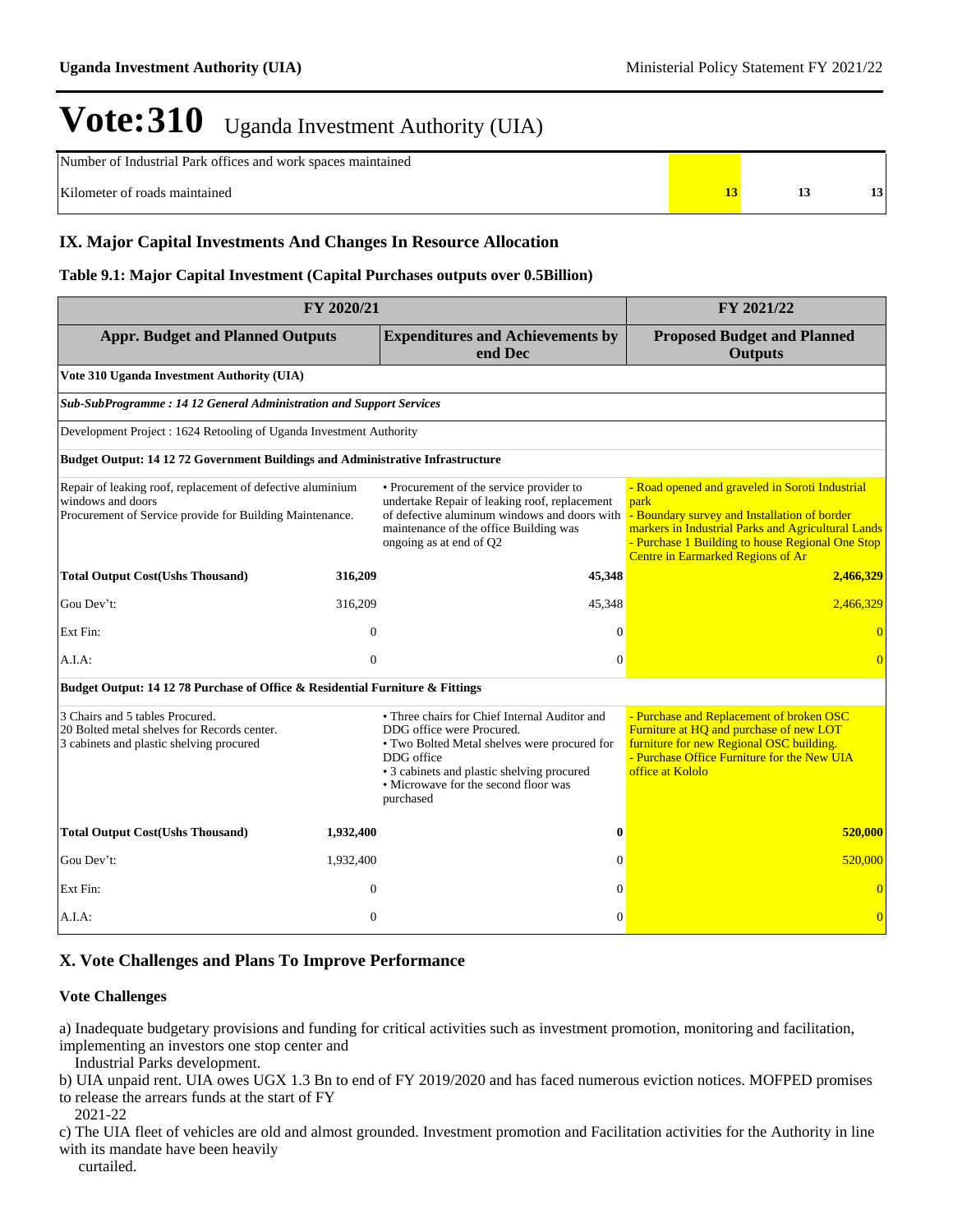d) The COVID-19 pandemic has greatly affected UIA's interventions and has led to the postponement/ cancellation of several UIA activities e.g Investment week, Staff retreat

etc.

### **Plans to improve Vote Performance**

UIA Management will continue to engage the Ministry of Finance and other critical government offices as mechanism of Lobbying for increased funding to address the various financial challenges impeding the Authorities efforts and planned interventions streaming from the long standing financial constraints. UIA has requested for an increase in its MTEF ceiling for the GOU and External Financing categories with Ushs. 27.5bn from 15.

### **XI Off Budget Support**

### **Table 11.1 Off-Budget Support by Department and Project**

N/A

### **XII. Vote Cross Cutting Policy And Other Budgetary Issues**

#### **Table 12.1: Cross- Cutting Policy Issues**

| <b>Issue Type:</b>                  | <b>HIV/AIDS</b>                                                                                                                                                                                                                                                                                                                                                               |
|-------------------------------------|-------------------------------------------------------------------------------------------------------------------------------------------------------------------------------------------------------------------------------------------------------------------------------------------------------------------------------------------------------------------------------|
| Objective:                          | To provide care for staff and dependents living with HIV/AIDS<br>To reduce the increase in cases of HIV/AIDS.<br>Interventions<br>a. Industrial park community to get access to testing and counseling services<br>b. Employees to gain access to HIV prevention services                                                                                                     |
| <b>Issue of Concern:</b>            | There might be Increased cases of HIV/AIDS among staff and the community around the Industrial<br>Parks                                                                                                                                                                                                                                                                       |
| <b>Planned Interventions:</b>       | a. Industrial park community to be availed educated on the causes of HIV Aids and provided with<br>testing and counseling services.<br>b. Employees to gain access to HIV prevention services                                                                                                                                                                                 |
| <b>Budget Allocation (Billion):</b> | 0.040                                                                                                                                                                                                                                                                                                                                                                         |
| <b>Performance Indicators:</b>      | Industrial park community has got access to testing and counseling services.<br>% staff covered on the Medical insurance scheme<br>Employees have gained access to sensitization material on HIV prevention mechanisms.                                                                                                                                                       |
| <b>Issue Type:</b>                  | Gender                                                                                                                                                                                                                                                                                                                                                                        |
| Objective:                          | To promote the participation of special interest groups in investment mechanisms and opportunities<br>To reduce Gender Inequity and Inequality<br>Planned Interventions:<br>a. Tailor made Investment Opportunities to women<br>b. The UIA Entrepreneurship training program target women and youth as first priority<br>c. All training programs are run on a regional basis |
| <b>Issue of Concern:</b>            | Gender Inequity and Inequality<br>Low levels of participation of women, youth and disabled in both public and private investment<br>initiatives                                                                                                                                                                                                                               |
| <b>Planned Interventions:</b>       | Tailor made Investment Opportunities for women<br>b. The UIA Entrepreneurship training program target women and youth as first priority<br>c. All training programs are run on a regional basis                                                                                                                                                                               |